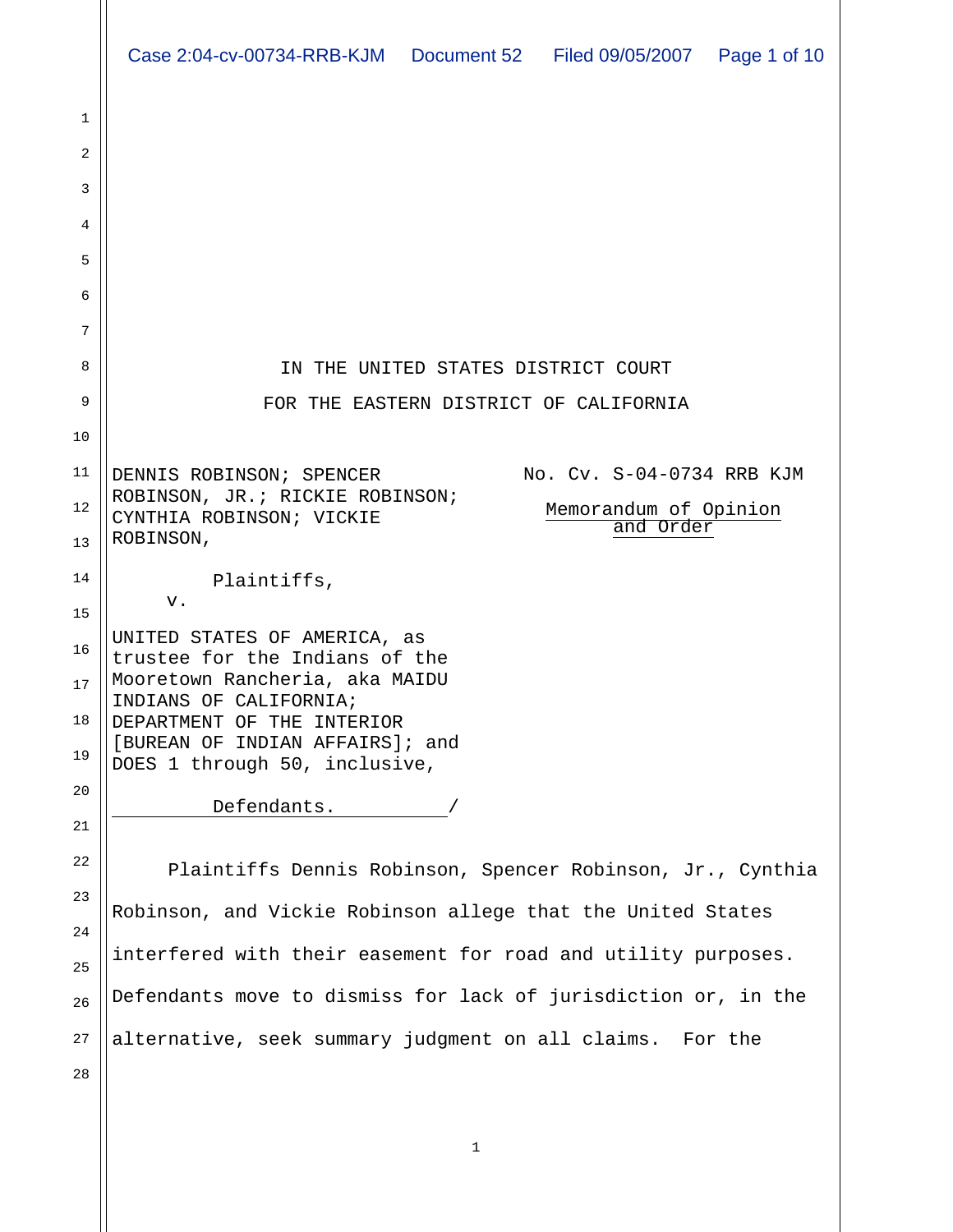following reasons, the court GRANTS the motion to dismiss for lack of subject matter jurisdiction.

1

2

3

4

9

27

28

I.

5 6 7 8 10 11 12 13 14 15 16 17 18 19 20 21 22 23 24 25 26 In the mid-1970s, Spencer Robinson, Sr., Clint Miller and their respective spouses purchased 620 acres of land in Butte County, with the intent to jointly develop the land. Robinson Decl. ¶ 3. In 1978, Robinson and Miller built a twenty-foot wide, two-lane road designated "Alverda Drive." Id. On September 26, 1979, the owners entered into a "Road Maintenance Agreement," stating that the parties agreed to: (1) bear the expenses of maintaining the subject roadway and drainage facilities; (2) "bring actions in any court of competent jurisdiction in the County Butte to enforce collection of any monies due from any owner as their proportionate share of the reasonable maintenance or repair of said works;" and (3) be bound by the decision of the owners of a majority of the subject parcels when deciding whether repair or maintenance work is necessary. Rim Decl. Ex. 1. The agreement "is to be construed as running with the land, and it is further understood and agreed that this agreement shall inure to and bind the successors in interest of the parcels owned by all the parties hereto." Id.

 On September 19, 1980, the Millers gifted a portion of the property to the Robinson and included in the deed a sixty-foot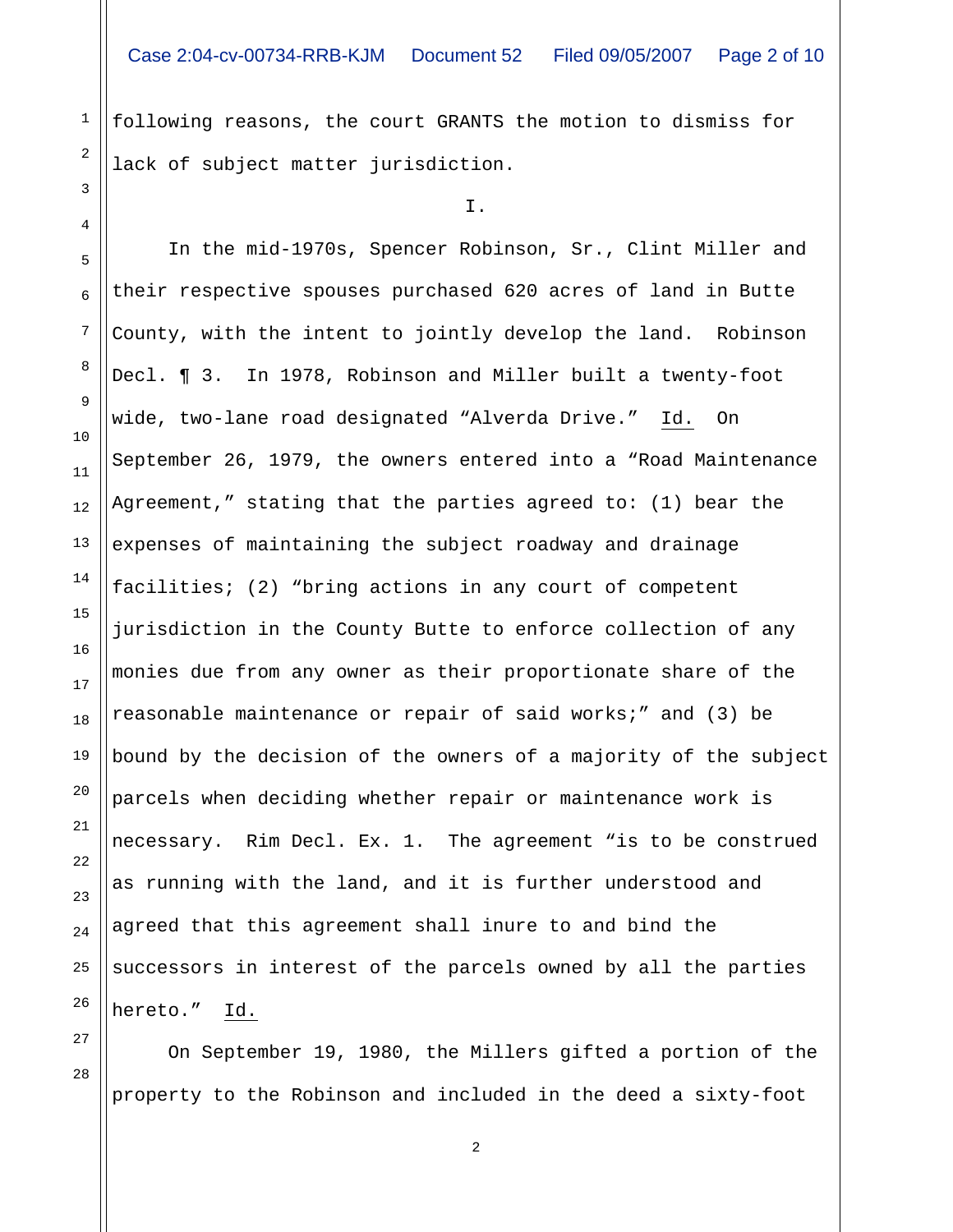wide "non-exclusive right-of-way for the road and public utilities" over the remaining share of the property. Pls.' Request for Judicial Notice Ex. 3. The right-of-way included the twenty-foot wide portion of the property used for Alverda Drive. Id. Another grant deed from the Millers to the Robinsons, containing the same easement, was recorded on November 7, 1980. Id. Ex. 4.

 Through subsequent property transactions, the Maidu Indians of California (hereafter, "Mooretown Rancheria"), purchased three parcels of land previously owned by the Millers and adjacent to land currently owned by the Racheria. Id. Exs. 5-9, 12. Mooretown Rancheria then transferred the three parcels to the United States, to hold in trust. Id. Exs. 5-9, 12. The Robinson family retained ownership in approximately 360 acres of land east of the Racheria property and has continuously used Alverda Drive to access their property.

 In late 2000, Mooretown Rancheria began building a permanent casino on one of the parcels purchased from the Millers. Shortly thereafter, the Robinsons complained that the Rancheria was placing illegal encroachments in the easement. The parties discussed the complaints but were unable to reach a resolution. On April 12, 2004, the Robinsons filed this suit complaining of the following easement encroachments: (1) water valves and power facilities; (2) a walkway; (3) a wrought iron

28

1

2

3

4

5

6

7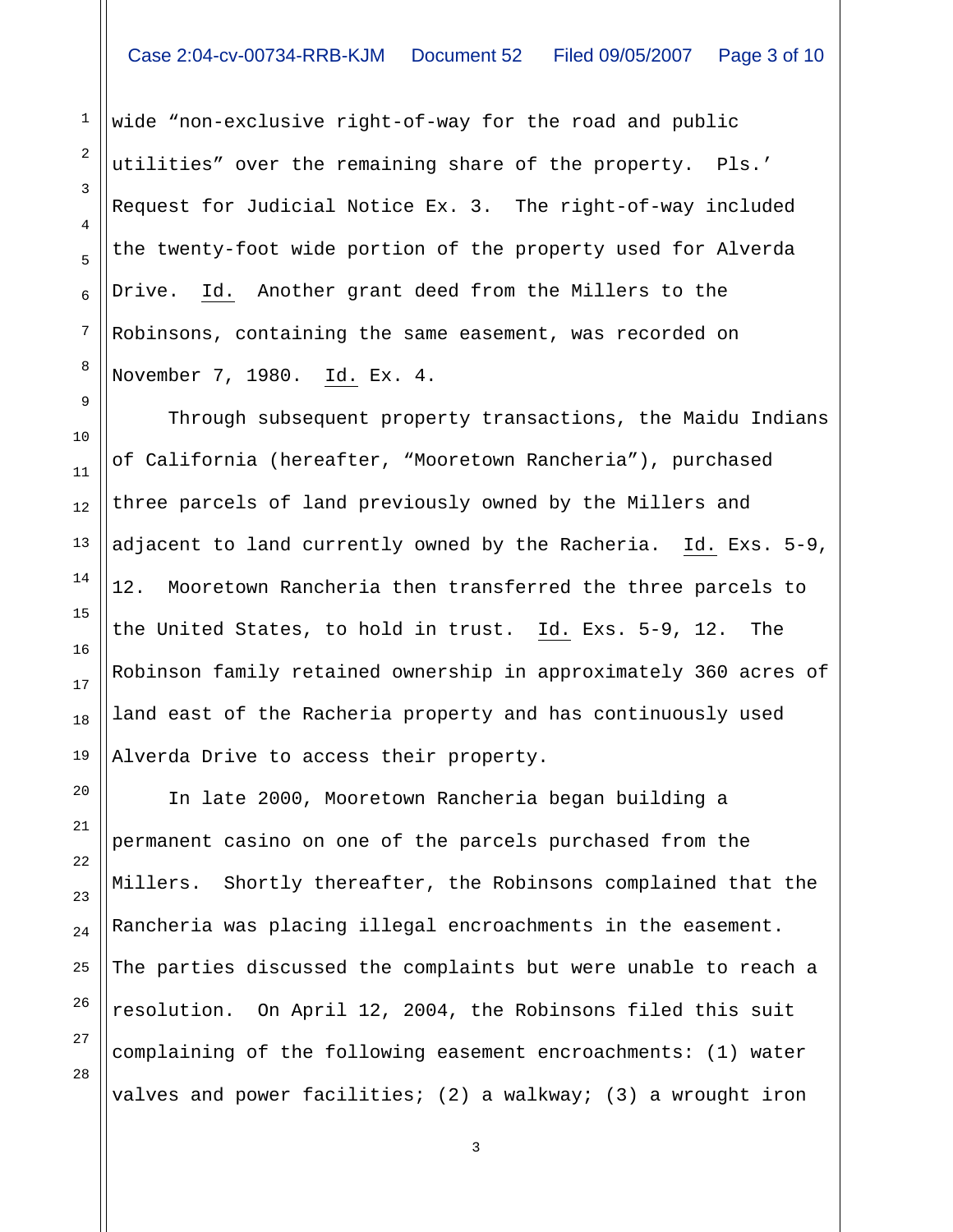1

2

3

4

5

6

7

8

9

10

11

12

13

14

15

16

17

18

19

20

21

22

fence; (4) a bullnose curb; (5) a fire hydrant; (6) an unshored slope, causing subsidence; and (7) "alligatoring" on the edges of the road. Based on these encroachments, the Robinsons assert eight claims against the United States and unnamed federal employees: (1) damage of lateral support and subsidence, Cal. Civ. Code § 832; (2) common law damage to subjacent support; (3) common law strict liability property damage; (4) common law negligent property damage; (5) the continuing nuisance of property damage, Cal. Civ. Code § 3479; (6) the continuing nuisance of encroachment, id.;  $(7)$  the continuing nuisance of obstruction of the road to plaintiffs' property, id.; and (8) injunctive relief based upon the previously claimed continuing nuisances. For relief, the Robinsons seek: (1) a preliminary and permanent injunction requiring removal of the current encroachments and barring any further encroachment; (2) an order requiring the building, rebuilding, or restoration of a retaining wall to remedy the effects of subsidence caused by defendants' conduct; and (3) damages.

23 24 25 26 27 28 On April 15, 2005, defendants filed this motion to dismiss or, in the alternative, for summary judgment. Defendants argue that: (1) the court lacks subject matter jurisdiction due to sovereign immunity; (2) the Robinsons fail to state a claim under California law against the United States; and (3) Mooretown Rancheria is a necessary and indispensable party that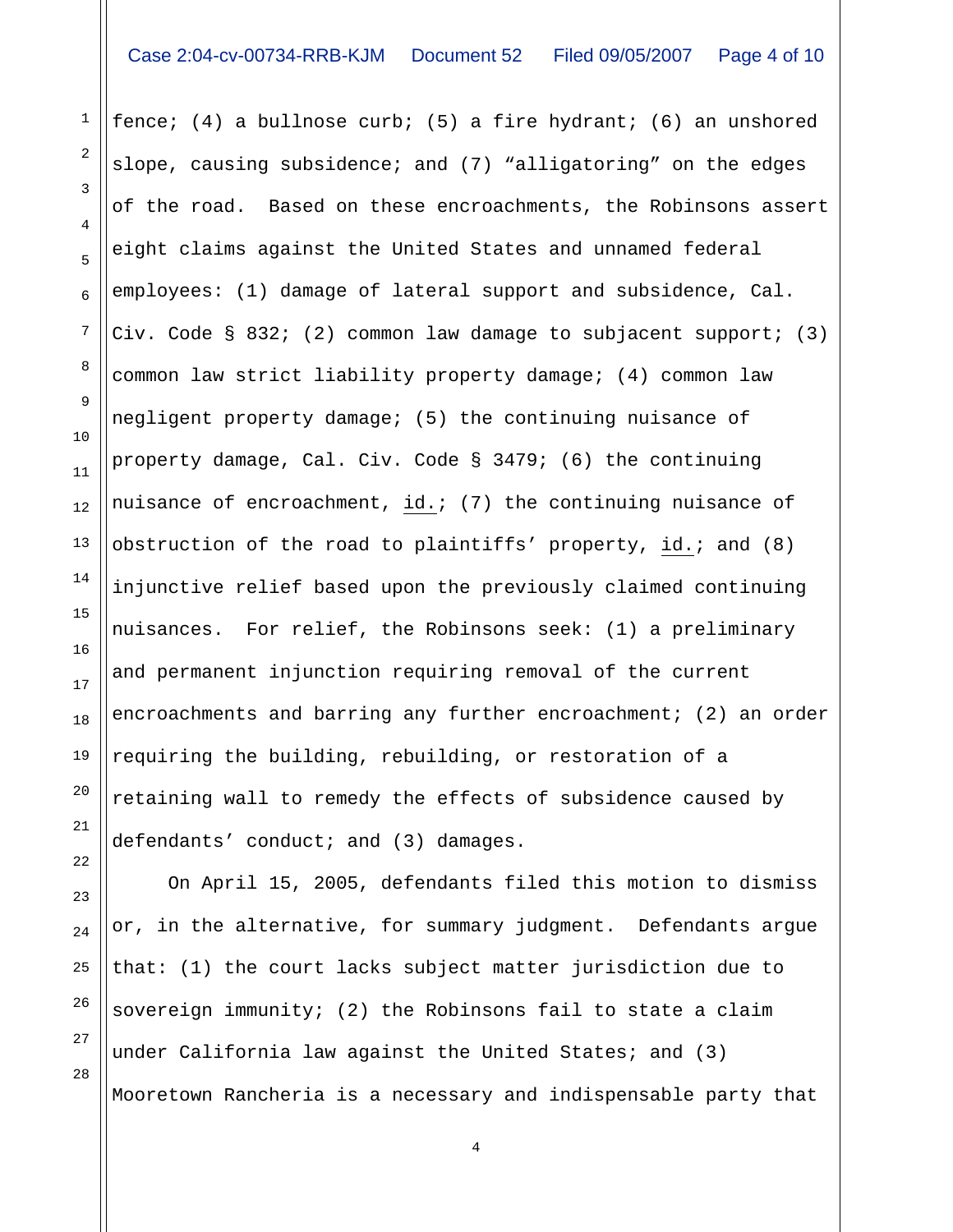cannot be joined because of tribal sovereign immunity. Following a hearing and additional briefing, the parties requested a stay of the case. On January 30, 2006, the court granted the motion. Following the expiration of the stay, the court now decides the previously filed and argued motion.

## II.

 Defendants move to dismiss the Robinsons' claims under Federal Rule of Civil Procedure 12(b)(1), arguing that the court lacks subject matter jurisdiction to hear the action. The party seeking to invoke the jurisdiction of the court carries the burden of putting forth facts establishing jurisdiction. Scott v. Breeland, 792 F.2d 925, 926 (9th Cir. 1986). Unlike other Rule 12 motions, no presumption of truthfulness attaches to plaintiffs' allegations when deciding whether jurisdiction exists. Augustine v. United States, 704 F.2d 1074, 1077 (9th Cir. 1983).

 The United States cannot be sued unless it has clearly waived sovereign immunity for the particular claims faced. United States v. White Mountain Apache Tribe, 537 U.S. 465, 472 (2003). Waivers of sovereign immunity are construed in favor of the United States unless Congress suggests a contrary intent. United States v. Nordic Village, Inc., 503 U.S. 30, 34 (1992). A plaintiff must show an unequivocal waiver of immunity to

28

1

2

3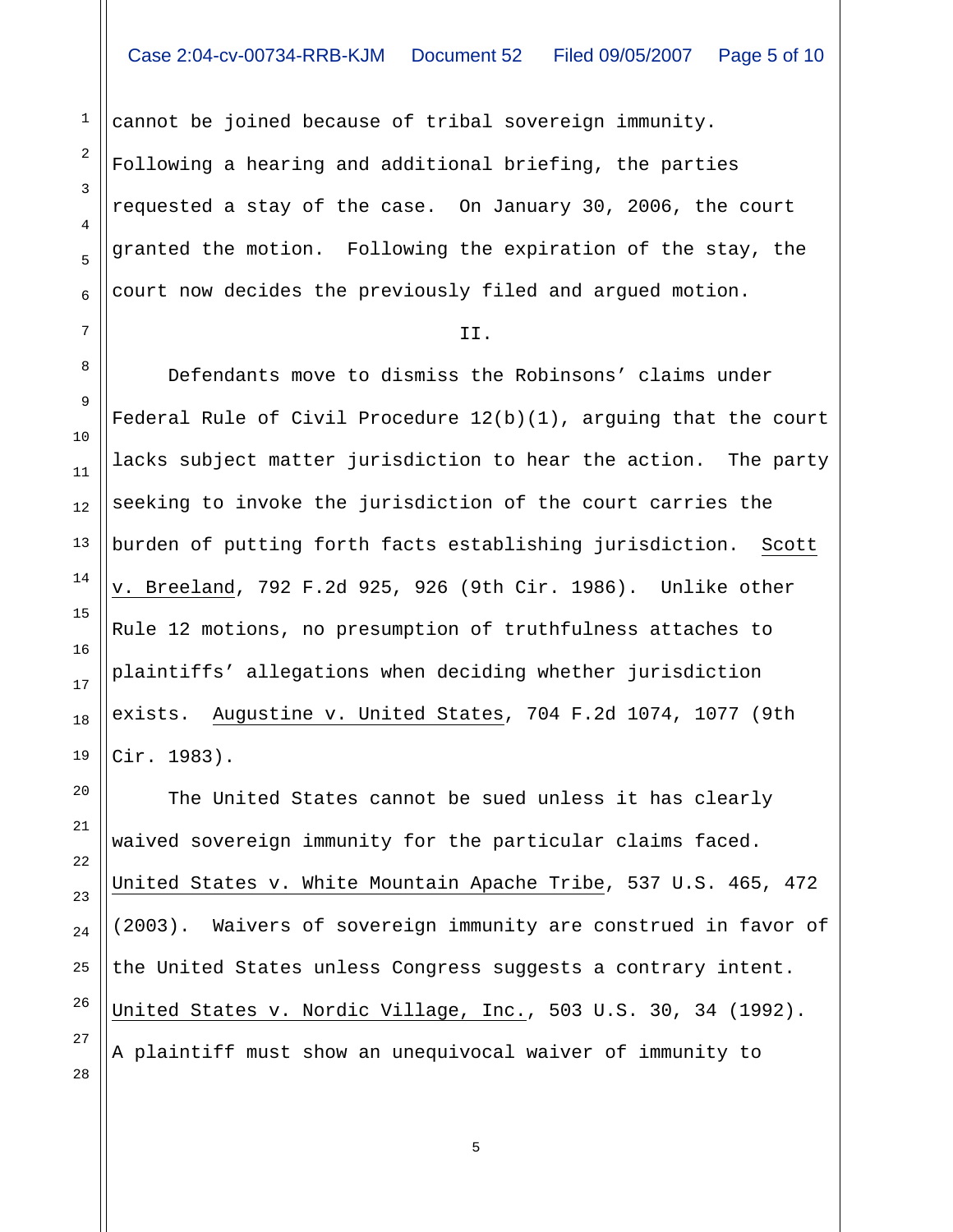pursue its claims against the government. $^1$  Baker v. United States, 817 F.2d 560, 562 (9th Cir. 1987). Defendants argue that neither the Quiet Title Act nor the Federal Tort Claims Act is sufficient to confer jurisdiction over the Robinsons' claims. The statutes are discussed individually below.

A. The Quiet Title Act

 The Quiet Title Act, 28 U.S.C. § 2409a, provides the exclusive means by which a plaintiff may sue the United States concerning title to real property. Block v. North Dakota, 461 U.S. 273, 286 (1983). "[T]wo conditions must exist before a district court can exercise jurisdiction over an action under the Quiet Title Act: 1) the United States must claim an interest in the property at issue; and 2) there must be a disputed title to real property between interests of the plaintiff and the United States." Leisnoi Inc. v. United States, 267 F.3d 1019, 1023 (9th Cir. 2001). The "Indian Land Exception" to the Quiet Title Act states that the Act's waiver of sovereign immunity "does not apply to trust or restricted Indian Lands." 28 U.S.C. § 2409a(a). To invoke the exception, the government need only

25 28 The "Road Maintenance Agreement," binding upon the parties as successors-in-interest, specifies Butte County as the forum for the resolution of disputes. Rim Decl. Ex. 1. However, it does not contain language expressly or unequivocally waiving sovereign immunity for the government or the Rancheria. The Robinsons do not demonstrate that sovereign immunity has been waived by the property agreements to which the government is now a party. See Nordic Village, Inc., 503 U.S. at 34.

i 1

1

2

3

4

5

6

7

8

9

10

11

12

13

14

15

16

17

18

19

20

21

22

23

24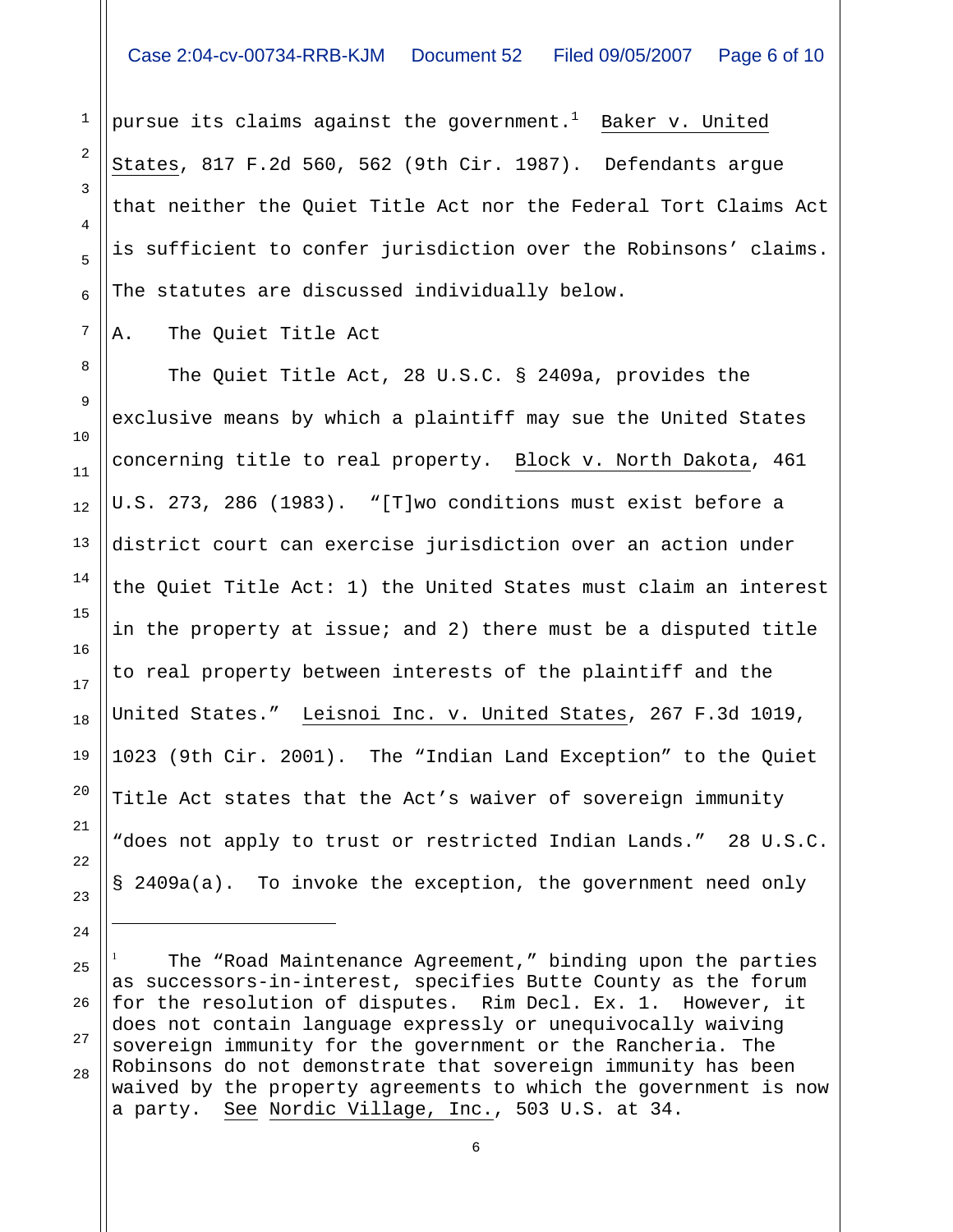put forth a "colorable claim" that the lands are held in trust for an Indian tribe. Wildman v. United States, 827 F.2d 1306, 1309 (9th Cir. 1987).

 Defendants argue that the Robinsons' claims fall within the scope of the Quiet Title Act and that the suit is barred by the Indian Land Exception. The Robinsons reply that the Quiet Title Act applies only to suits "to adjudicate a disputed title," 28 U.S.C. 2409a(a), and that there is no disputed title in this case. This argument fails. Allegations that the government has interfered with an easement are sufficient to create a "disputed title" for purposes of the Quiet Title Act. Claims related to the existence of an easement, Schultz v. Dep't of Army, 886 F.2d 1157 (9th Cir. 1989), and the overburdening of an easement, Narramore v. United States, 852 F.2d 485 (9th Cir. 1988), fall within the scope of the Quiet Title Act. The Ninth Circuit has not directly addressed whether allegations of easement encroachments create a disputed title. Under California law, however, there are numerous examples of quiet title actions brought by dominant tenement holders seeking to end alleged encroachment on an easement. $^2$  See, e.g., Van Klompenburg v.

26

i

27

28

1

2

3

4

5

6

7

8

9

10

11

12

13

14

15

16

17

18

19

20

21

22

23

24

<sup>2</sup> The Quiet Title Act is a federal statute and must be interpreted in accordance with principles of federal law. "But state law, if compatible with the purpose of [the statute in question], may be resorted to in order to find the rule that will best effectuate the federal policy." Textile Workers v.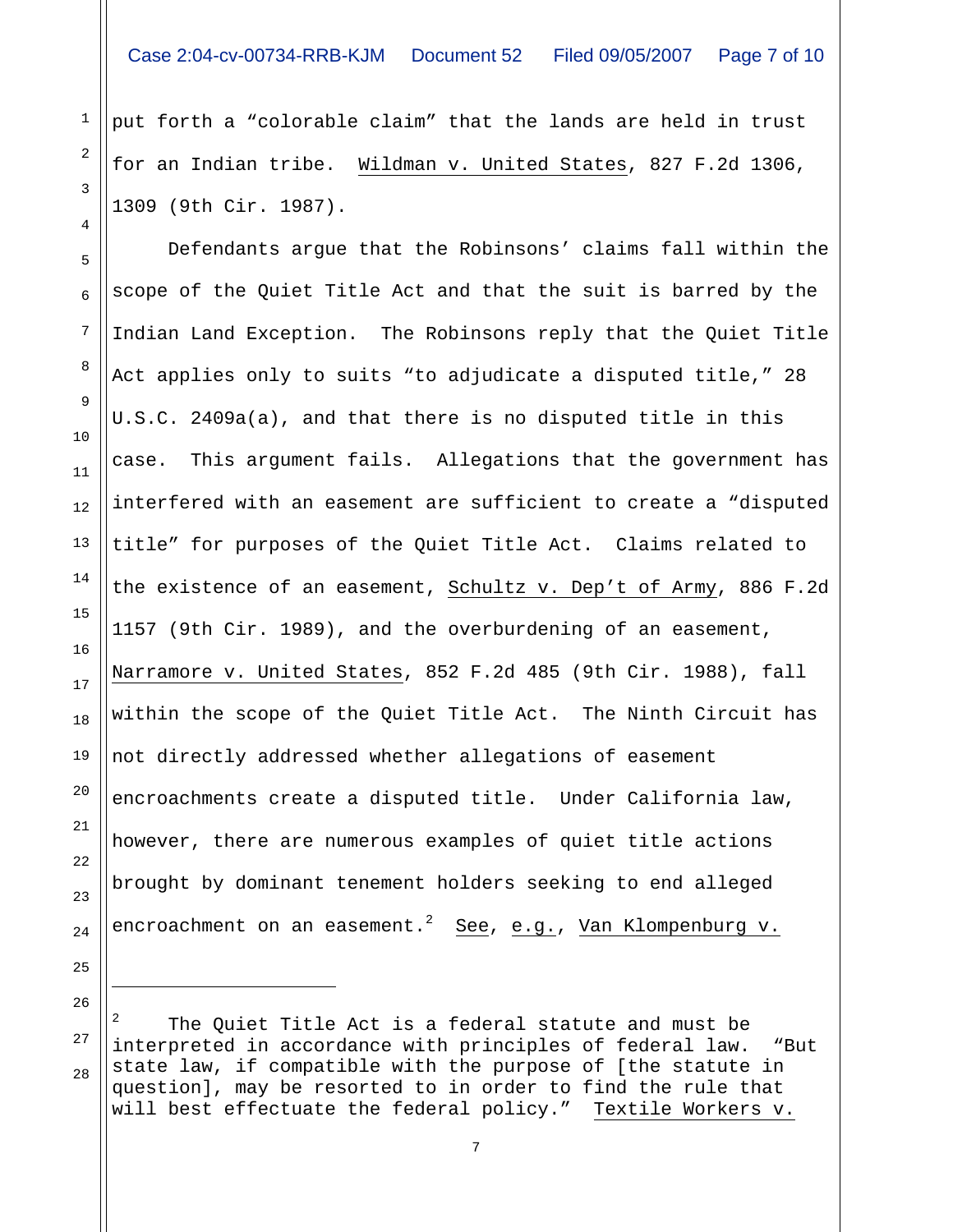1

2

3

4

5

6

7

8

9

10

11

13

14

15

16

i

22

12 Berghold, 126 Cal.App.4th 345, 350 (2005) (seeking to quiet title by obtaining an injunction ordering the removal of gates blocking plaintiff's easement); Pacific Gas & Elec. Co. v. Hacienda Mobile Home Park, 45 Cal.App.3d 519, 529 (1975) (seeking to quiet title by obtaining an injunction ordering defendants to cease placing mobile homes on plaintiff's easement). Therefore, the court finds that the alleged encroachments on the Robinsons' easement creates a dispute as to title.<sup>3</sup> Because the disputed title is for Indian land held in trust by the government, the Act's Indian Land Exception applies and this court lacks jurisdiction to hear the Robinsons' claims. 28 U.S.C. 2409a(a).

17 18 19 20 21 Lincoln Mills, 353 U.S. 448, 457 (1957). Here, California property law does not conflict with federal law interpreting Quiet Title Act. Moreover, by promoting a consistent standard as to permissible encroachment upon easements, the application of California law to this dispute serves the federal policy of ensuring that "[t]he United States shall not be disturbed in possession or control of any real property." 28 U.S.C. § 2409a(b).

23 24 25 26 27 28 3 Holding the alleged encroachments to create a disputed title is also consistent with the purpose of the Quiet Title Act's Indian Land Exception. The Exception was created to prevent third parties from interfering with the government's discharge of its responsibilities to Indian tribes and their lands held in trust. Metro. Water Dist. v. United States, 830 F.2d 139, 143-44 (9th Cir. 1987). If the court were to hold that the encroachments did not create a disputed title, third parties, such as the Robinsons, would be able to interfere with the land trust relationship between the government and Indian tribes by pleading around the Quiet Title Act.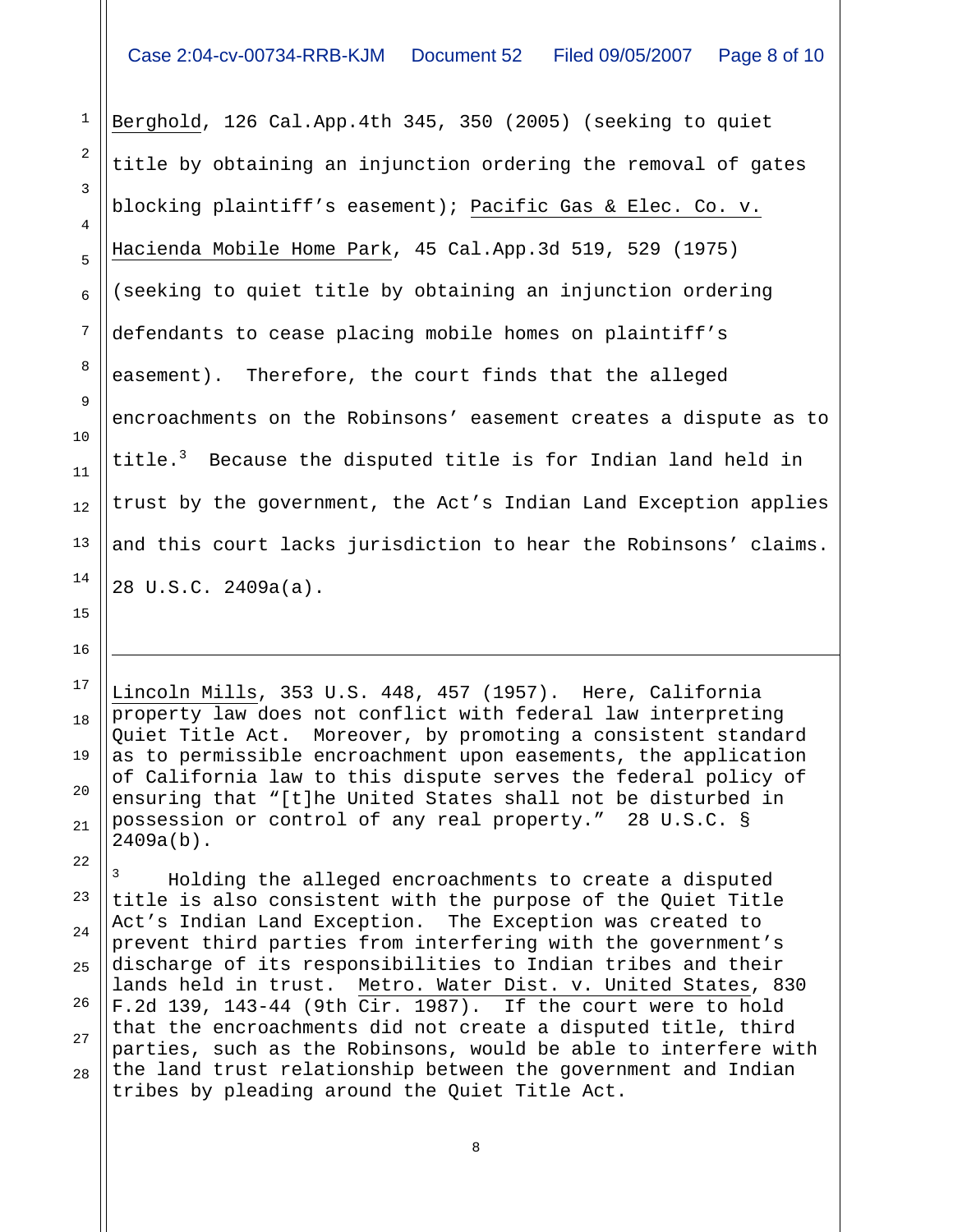## B. The Federal Tort Claims Act

1

2

3

4

5

6

7

8

9

10

11

12

13

14

15

16

17

18

19

20

21

22

23

24

i

 The Robinsons argue that because their claims are addressed to the individual actions of government employees, rather than the government's interest in the disputed easement, the Federal Tort Claims Act provides jurisdiction. This argument fails due to the exclusivity of the Quiet Title Act. Block, 461 U.S. at 286. "If we were to allow claimants to try the Federal Government's title to land under an officer's-suit theory, $^4$  the Indian lands exception to the QTA would be rendered nugatory." Id. at 285. The Robinsons' alleged FTCA claims rely upon property documents to establish duties regarding the subject easement. See Pls.' Request for Judicial Notice Ex. 3. A determination as to whether federal employees violated the terms of those documents would necessarily entail decisions as to the scope of the easement. As discussed above, in making such judgments, the court resolves matters of disputed title. The decisions, therefore, are made under the Quiet Title Act and jurisdiction is barred by the Indian Lands Exception. 28 U.S.C.

25 26 27 28 4 "In the typical officer's suit involving a title dispute, the claimant would proceed against the federal officials charged with supervision of the disputed area, rather than against the United States. The suit would be in ejectment or, as here, for an injunction or a writ of mandamus forbidding the defendant officials from interfering with the claimant's property rights." Block, 461 U.S. at 281.